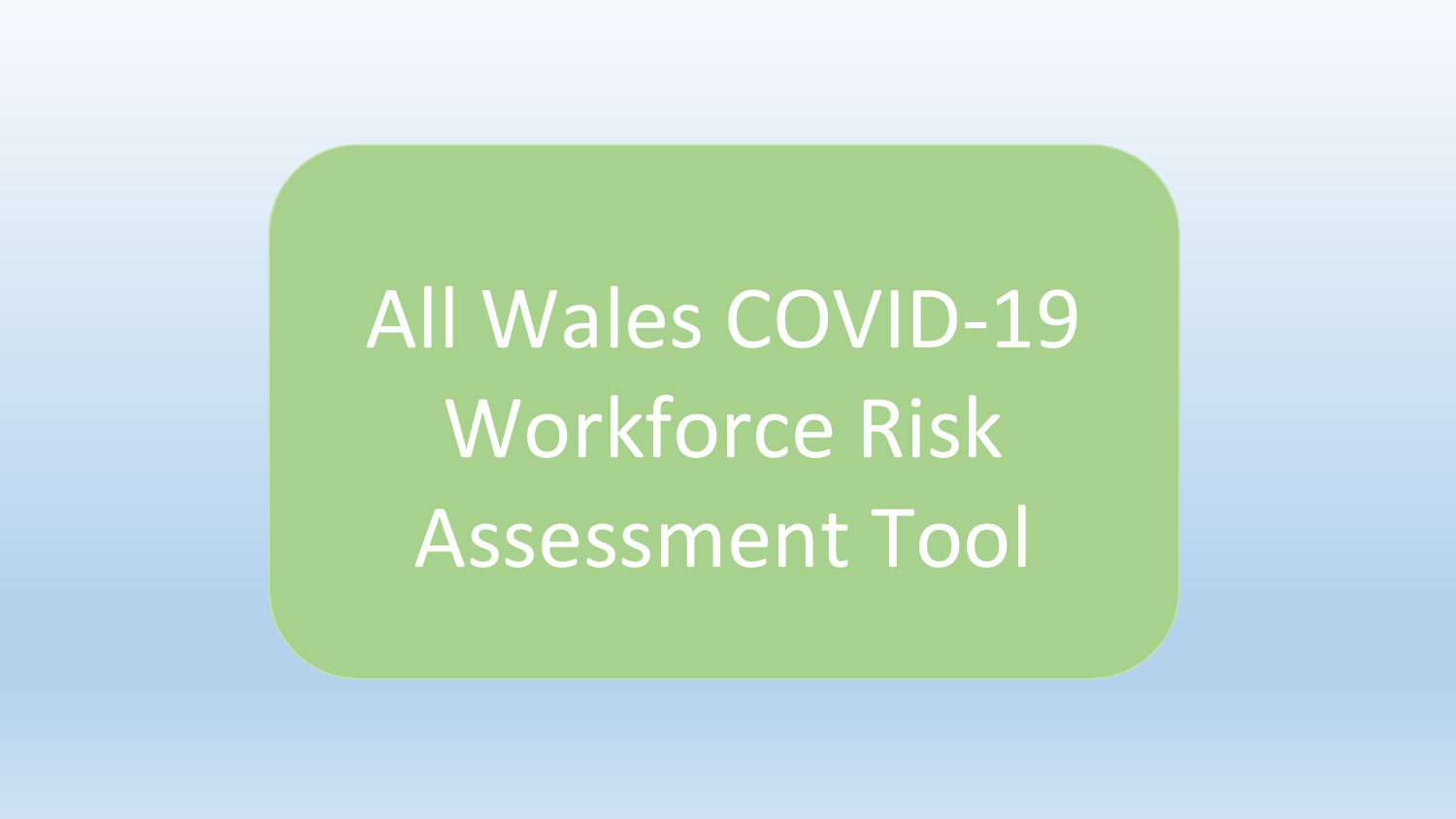## **Introduction**

This Risk Assessment Tool has been developed to help people working in the NHS and Social Care in Wales to see if they are at higher risk of developing more serious symptoms if they come into contact with the Covid-19 virus.

We want to help you understand whether you may be at greater risk and to help you and your line manager to choose the right actions for you based on your level of risk.

Your employer has a duty of care to protect your health and safety at work and this includes understanding if you are at extra risk from COVID-19. This duty of care includes ensuring an equitable approach for all staff regardless of ethnicity or any other protected characteristics.

The next page sets out an overview of the risk assessment process. It has links to the latest guidance and information on the basic things that everyone can do to reduce their risk of COVID-19 infection, as well as the things that employers must do to support people who work for them.

Please use the resources as well as the Risk Assessment Tool to get the best results.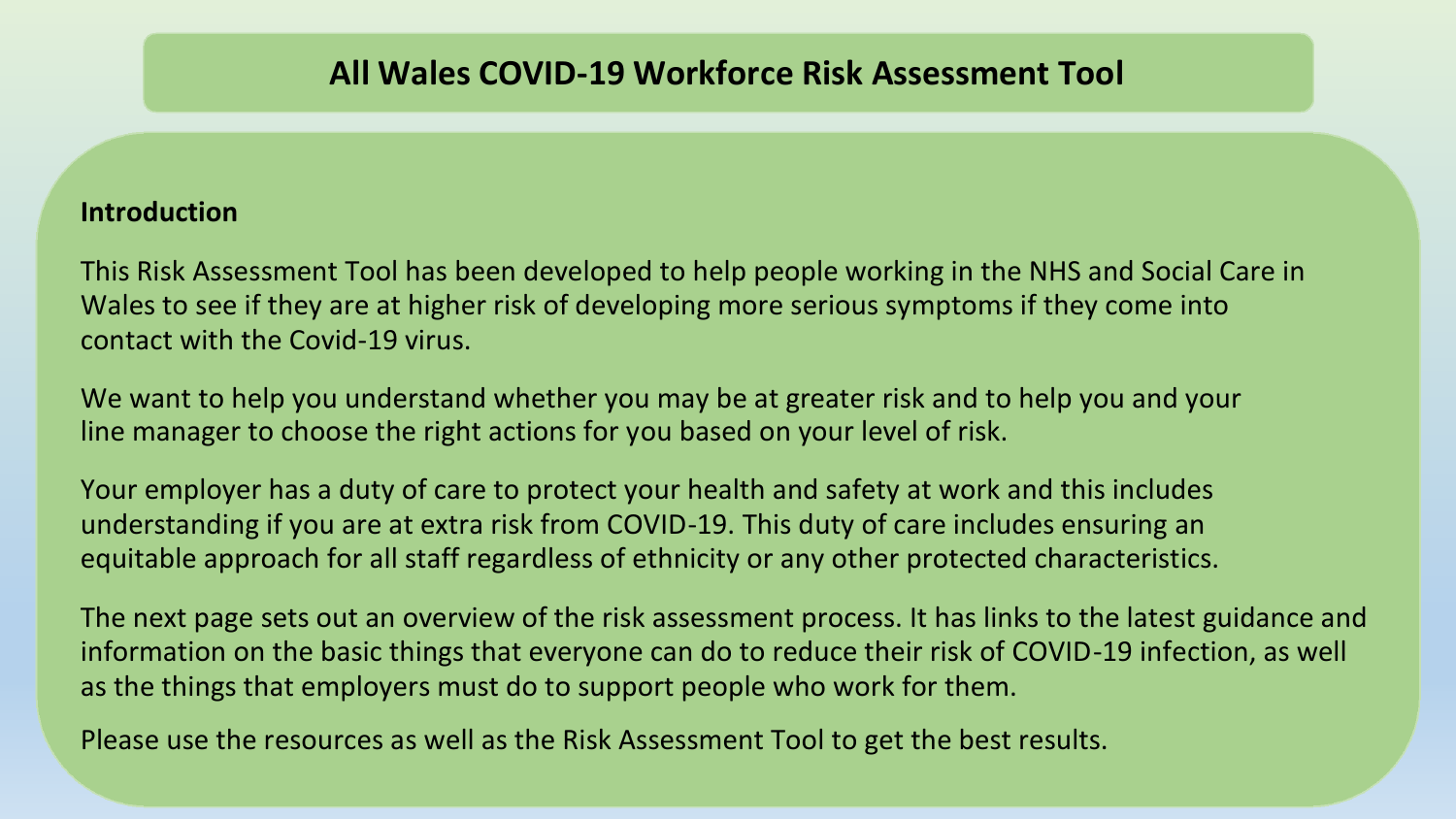## **COVID-19 Understand your risk: Act to stay safe**

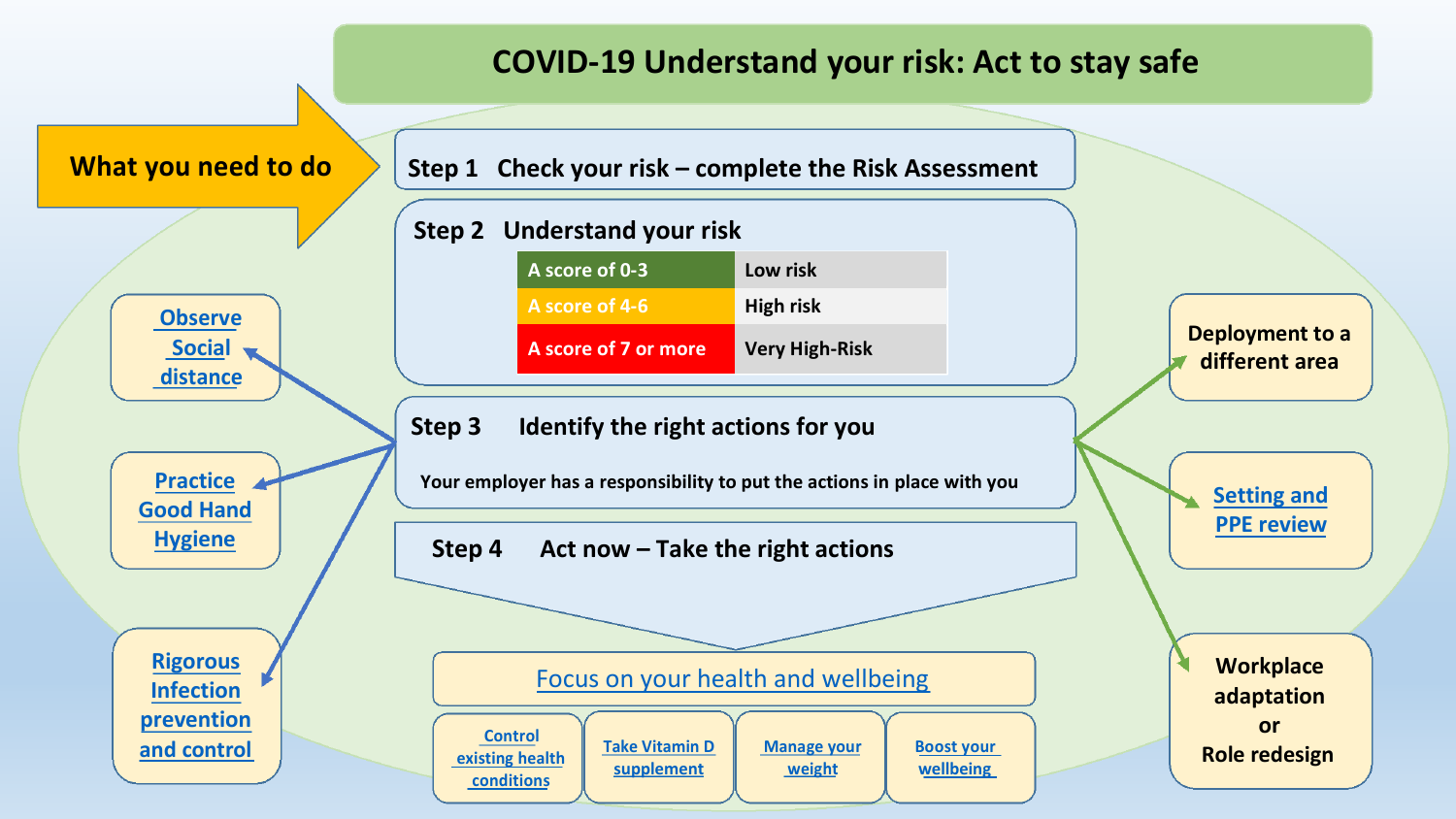## **All Wales COVID-19 Workforce Risk Assessment Tool**

#### **Who needs to use this tool?**

There are already well established arrangements and guidance for people who are in a 'Shielding Group' who should be staying at home or who are considered 'Vulnerable' according to Public Health guidance and so should already be maintaining strict social distancing.

This tool does not apply to these individuals as following existing guidance already mitigates the risk they face.

#### **[Shielding groups \(Very High Risk\) a](https://gov.wales/guidance-on-shielding-and-protecting-people-defined-on-medical-grounds-as-extremely-vulnerable-from-coronavirus-covid-19-html)nd [Vulnerable Groups \(High risk\)](https://gov.wales/coronavirus-social-distancing-guidance#section-38138)**

[Everyone who is considered to be extremely vulnerable to Covid-19 infection will have received a](https://gov.wales/cmo-letter-extremely-vulnerable-people-support-explained) 'shielding ' **letter from the Chief Medical Officer for Wales Dr Frank Atherton**[, setting out the steps you should take to protect your health. These are known as](https://gov.wales/cmo-letter-extremely-vulnerable-people-support-explained) "shielding" measures and advise staying at home until a further announcement is made, so this risk assessment is not necessary.

**Vulnerable groups** (adults who would normally be offered a flu jab for health reasons) are at higher risk and are advised to maintain strict social distancing. Appropriate adjustments to their role, redeployment or medical suspension should already be in place for these individuals.

[Pregnant women may be particularly vulnerable a](https://www.rcog.org.uk/en/guidelines-research-services/coronavirus-covid-19-pregnancy-and-womens-health/)nd must not work in direct patient-facing roles beyond 28 weeks.

#### **Important note – if you are of a Black, Asian, Minority or Ethnic (BAME) background and under 28 weeks pregnant**

New information about pregnant BAME women indicates that they are at considerably increased risk throughout their pregnancy and so should avoid face-to-face contact with COVID-19 cases. This means no front line work where there is sustained community transmission.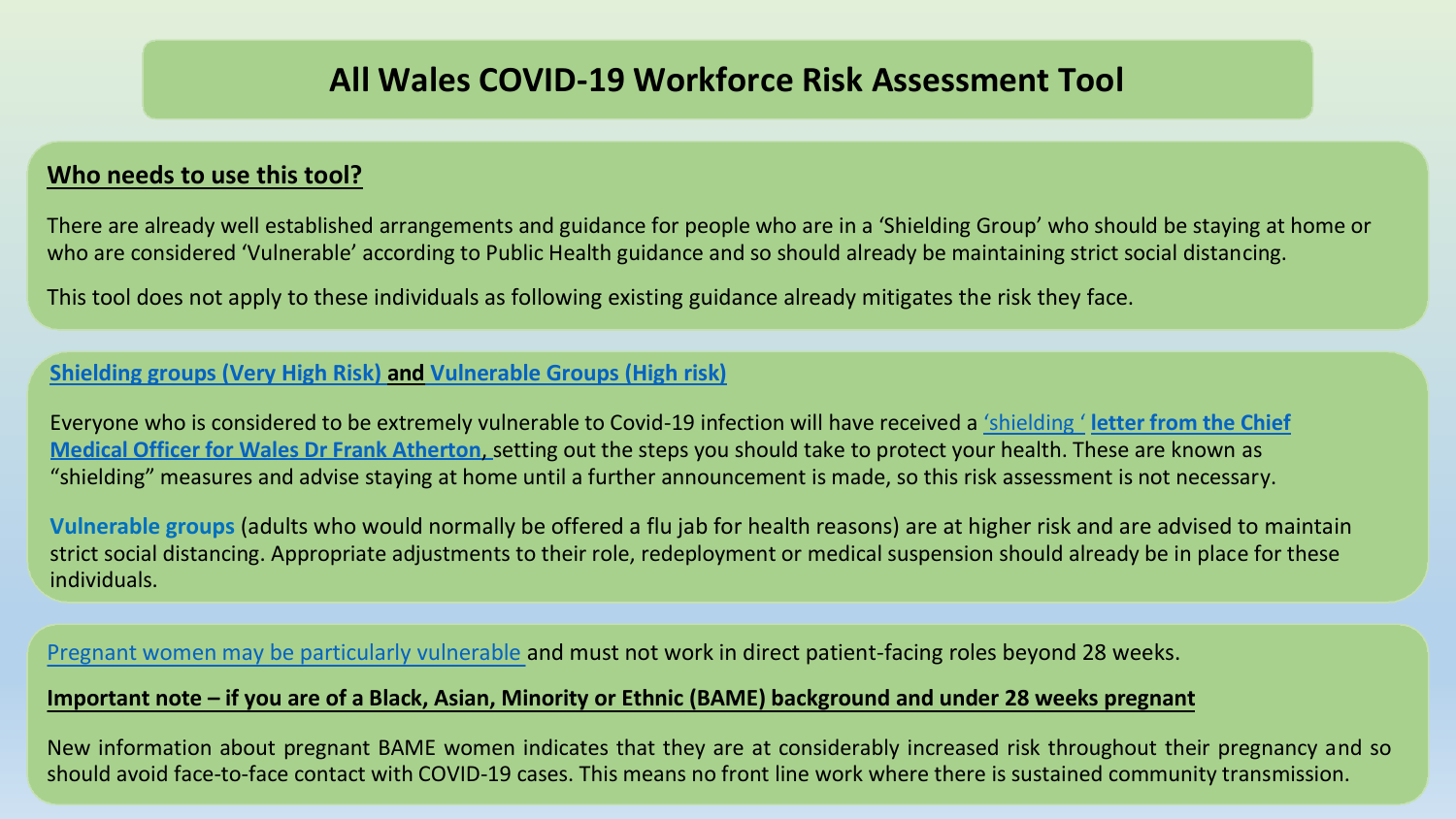#### **How to use this Tool**

The Tool asks a number of questions about you that are designed to identify whether you are at a higher risk from Covid-19. It asks some questions about your health, weight and ethnicity which may increase your risk of serious illness following an infection with Covid-19.

You may know the answers to the questions yourself, but if not you can discuss this with your line manager, workforce team, union representative, Occupational Health or advocate.

You may also want to consult your GP about the health conditions that are listed.

**Please complete the questions and add up your score**.

#### **COVID-19 Understand your risk: Act to stay safe**

We will continue to develop and improve the All Wales COVID-19 Workforce Risk Assessment Tool. If you have any comments or queries on the use or to improve the tool please email **[HSS.Covid19.WorkplaceAssessmentSubGroup@gov.wales](mailto:HSS.Covid19.WorkplaceAssessmentSubGroup@gov.wales)**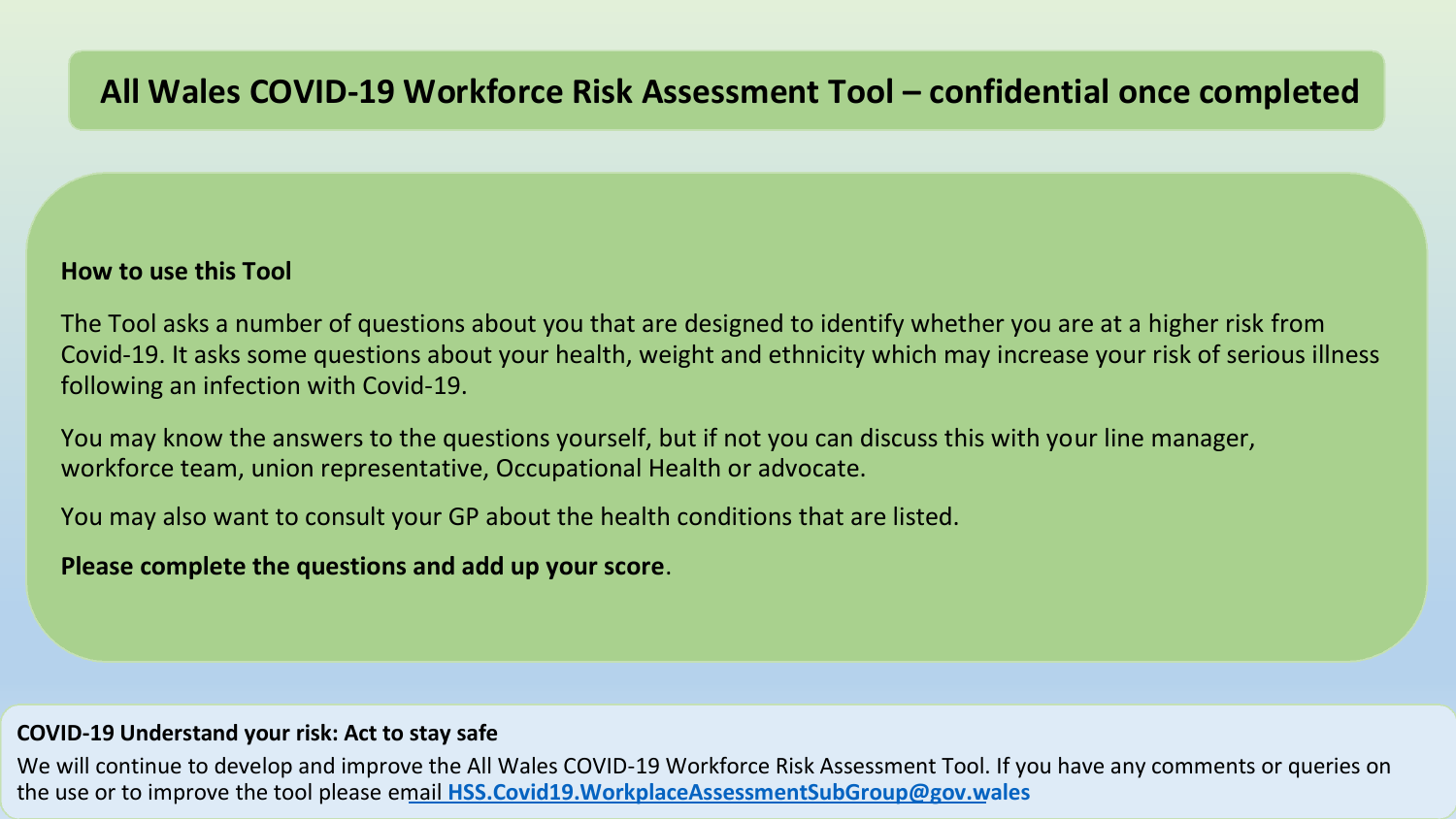|                 | <b>Risk factor</b>                                                                                                              | <b>Score</b>   |  |  |
|-----------------|---------------------------------------------------------------------------------------------------------------------------------|----------------|--|--|
|                 | Age - Covid-19 seems to have a bigger impact on people who are older                                                            |                |  |  |
| Step 1          | • If you are aged between 50-59                                                                                                 | $\mathbf{1}$   |  |  |
|                 | • If you are aged between 60-69                                                                                                 | $\overline{2}$ |  |  |
|                 | Sex at birth - Covid-19 seems to have a bigger impact on males than females                                                     |                |  |  |
| <b>Check</b>    | <b>Male</b>                                                                                                                     | $\mathbf{1}$   |  |  |
| your risk       | Ethnicity - Covid-19 seems to have a bigger impact on people from some ethnicities                                              |                |  |  |
|                 | • Do you identify as one of the BAME or Mixed race groups as set out in this link                                               | $\mathbf{1}$   |  |  |
|                 | Existing Health conditions (Comorbidity) - Covid-19 seems to have a bigger impact if you already have other pre-existing health |                |  |  |
|                 | conditions. You may want to speak to your GP if you are not sure about these questions                                          |                |  |  |
|                 | Cardiovascular disease                                                                                                          |                |  |  |
|                 | Are you on any treatment for Hypertension (high blood pressure), Atrial Fibrillation (Irregular heart rate), Heart Failure,     |                |  |  |
|                 | Previous MI (had a heart attack), had a stroke, or Transient Ischemic Attack (mini stroke)                                      |                |  |  |
| <b>Consider</b> | • Diabetes Mellitus Type 1 or 2                                                                                                 | $\mathbf{1}$   |  |  |
| each risk       | • Chronic lung disease (including asthma, COPD, interstitial lung disease)                                                      | $\mathbf{1}$   |  |  |
| factor          | • Chronic kidney disease (any stage 1-5)                                                                                        | $\mathbf{1}$   |  |  |
| that            | • Sickle cell trait, Thalassaemia trait or other haemoglobinopathy                                                              | $\mathbf{1}$   |  |  |
| applies         | Obesity – Covid-19 seems to have a bigger impact if you are overweight                                                          |                |  |  |
| to you          | This link will help you work out your BMI - if your BMI is more than 30                                                         |                |  |  |
| and total       | OR If your waist circumference is:                                                                                              |                |  |  |
| your            | • South Asian Female more than 33 inches (84cm); Other BAME or white Female more than 34.5 inches (88cm)                        |                |  |  |
| score           | South Asian Male more than 35 inches (89cm); Other BAME or white Male more than 40 inches (102cm)                               |                |  |  |
|                 | Family history - Covid-19 seems to have a family susceptibility for some people, especially twins                               |                |  |  |
|                 | • Has a member of your immediate family (parent under 70, sibling, child) been in ITU or died with Covid-19                     | 1              |  |  |
|                 | <b>Total score</b>                                                                                                              |                |  |  |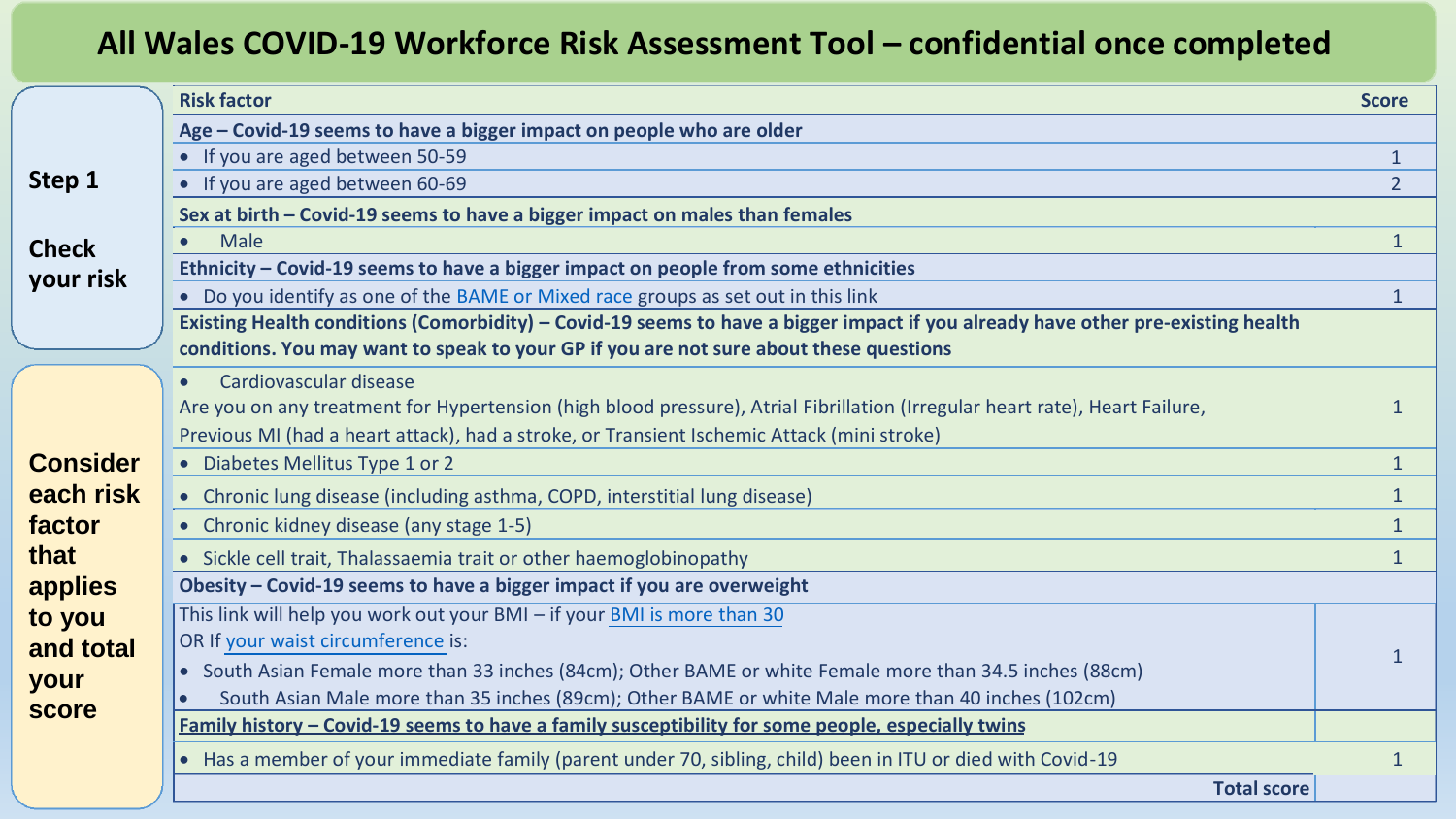## **Step 2 Understand your risk – what your score means in your workplace setting**

|                            | <b>Score</b>             |                                                     |                                      |
|----------------------------|--------------------------|-----------------------------------------------------|--------------------------------------|
| <b>Workplace setting</b>   | Low Risk 0-3             | <b>High Risk 4-6</b>                                | <b>Very High Risk 7 or more</b>      |
| <b>Community care</b>      | Continue with<br>caution | <b>Consider modified duties</b><br>and PPE Review*  | Work from home or non patient facing |
| <b>Primary care</b>        | Continue with<br>caution | <b>Consider modified duties</b><br>and PPE Review*  | Work from home or non patient facing |
| Secondary care<br>Non AGP  | Continue with<br>caution | <b>Consider modified duties</b><br>and PPE Review*  | Work from home or non patient facing |
| Secondary care<br>with AGP | <b>PPE Review*</b>       | <b>PPE review* and/or</b><br><b>Modified duties</b> | Work from home or non patient facing |

**\*PPE Review –** This should consider the work setting, review all Transmission Based Precautions and ensure the selection and correct use of PPE including training and fit testing.

**Now arrange a time to discuss with your line manager to agree a plan and ensure you are appropriately protected. This may include a discussion with Occupational Health.**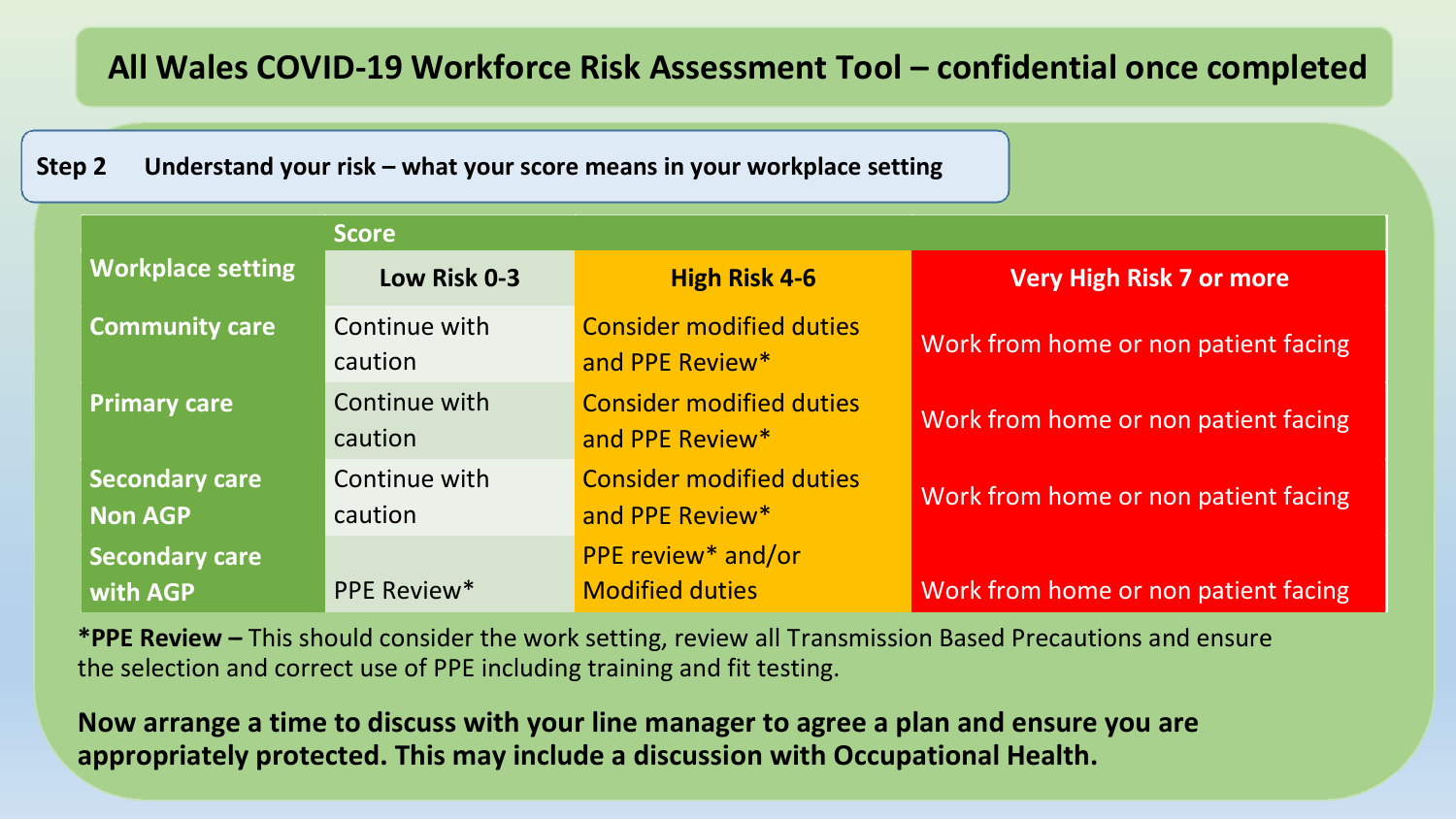#### **Step 3 Identify the right actions for you**

**Now you have completed yourCOVID-19 Risk Assessment score please discuss with your line manager, occupational health, workforce team, union representative or advocate to ensure you are appropriately protected.**

## **Things I can do myself**

Do the important things to maintain your safety in the workplace

- Observe good hand hygiene, with frequent use of soap and water or alcohol-containing gel.
- Maintaining a distance of 2 metres is an important aspect of the measures we must all take to minimise the risks of the spread of COVID 19. It is something we should aim to do in all aspects of our daily lives and anywhere in work where this is possible.
- Use appropriate personal protective equipment identified for your role and know how to use it properly.
- Observe isolation requirements for known or suspected COVID-19 cases.
- Ensure your infection control training is up to date.

## **Things my employer can help with**

- Your line manager or union rep will help you use the tools and identify the right actions for you.
- Making adjustments
	- Can some or all of your duties be undertaken or completed in a different way

Can adjustments be made to enable you to work safely,

- Can face-to-face contact with the public and home visits be limited or avoided
- Ensure appropriate physical distancing within the workplace
- Will adjustments allow you to work from home
- If no adjustments can be made to mitigate your risk then temporary Medical Exclusion may be considered.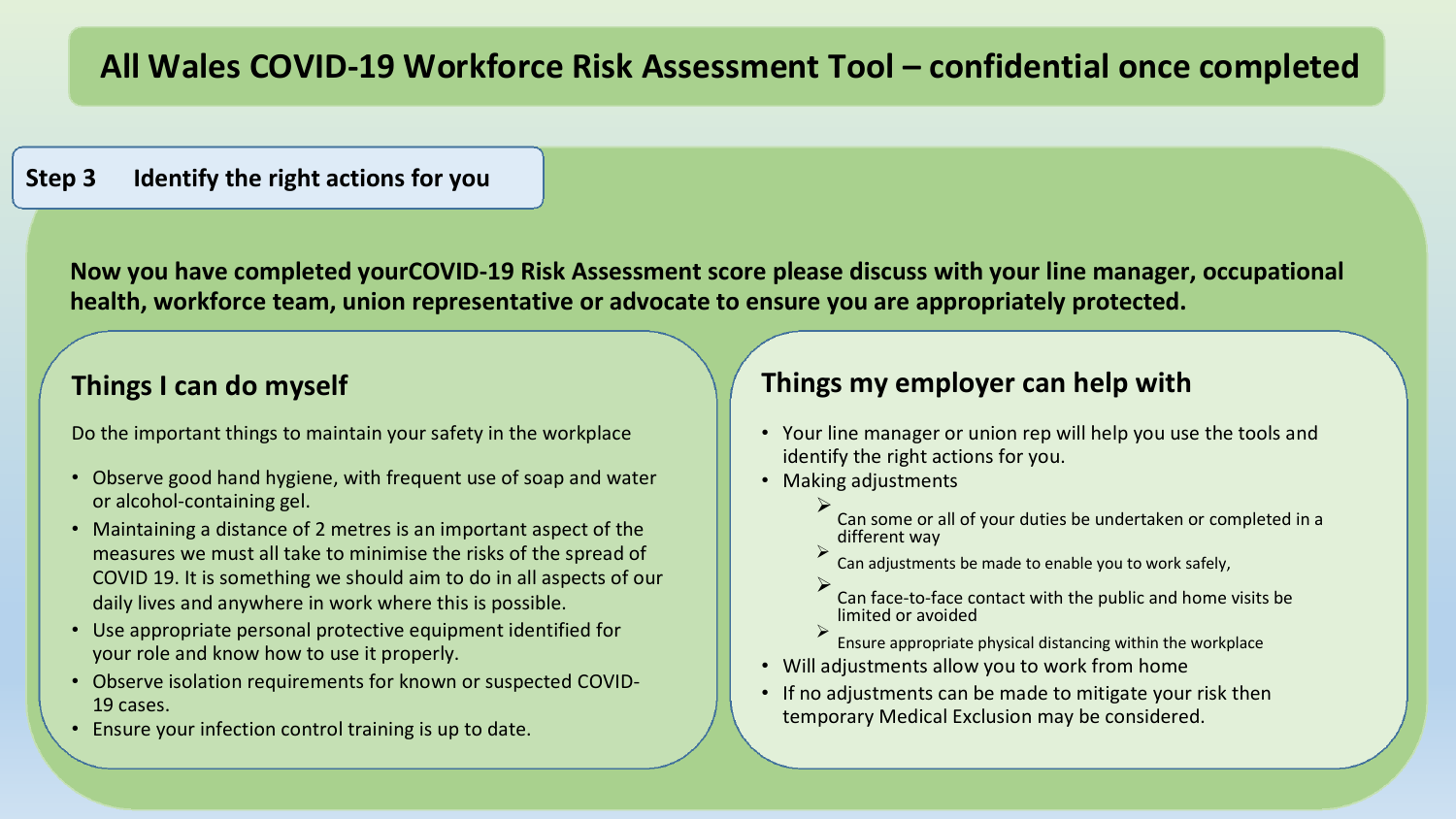**Step 4 Act now – take the right actions**

**Following your discussions with your line manager record the agreed plan and ensure you set a time for review.**

**What reasonable adjustments have been identified and taken to mitigate your identified risks?**

**……………………………………………………………………….**

**……………………………………………………………………….**

**Date adjustments were introduced\***

**Date for review**

**This may be time based or instigated by an event that impacts on your circumstances**

**…………………………………………………………………..**

**\* This should be signed and dated by both employee and line manager**